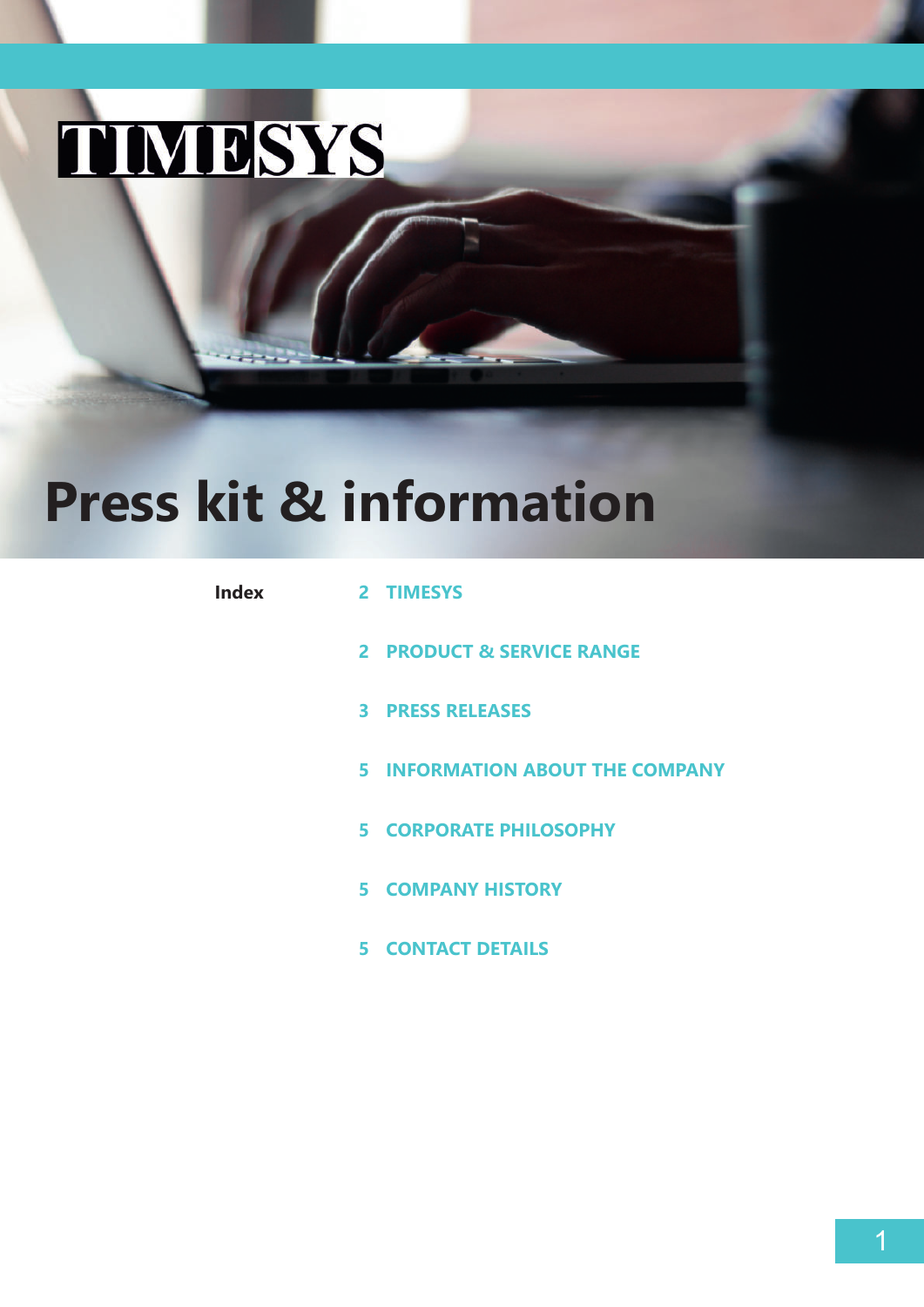#### **TIMESYS**

# **TIMBSYS**

TIMESYS GmbH has been family-owned since 1983, has since developed into a modern, specialized manufacturer for the areas of workforce management and access control and stands for over 30 years of competence and experience in the HR sector. With the flexible and compatible software and hardware solutions of the TIMENSION system series, companies achieve greater efficiency and productivity. The company is ISO 9001 certified and has recently become a cooperation partner of the Zucchetti Group, developing and producing hardware and software systems for future-proof access control, sophisticated time recording systems and digital data collection. **Brief description**

**Workforce management & access control products**

- Hardware products (design and industrial terminals)
- Individual solutions
	- **TIMENSION Cloud**
	- TIMENSION mobile app

**TIMENSION software** 

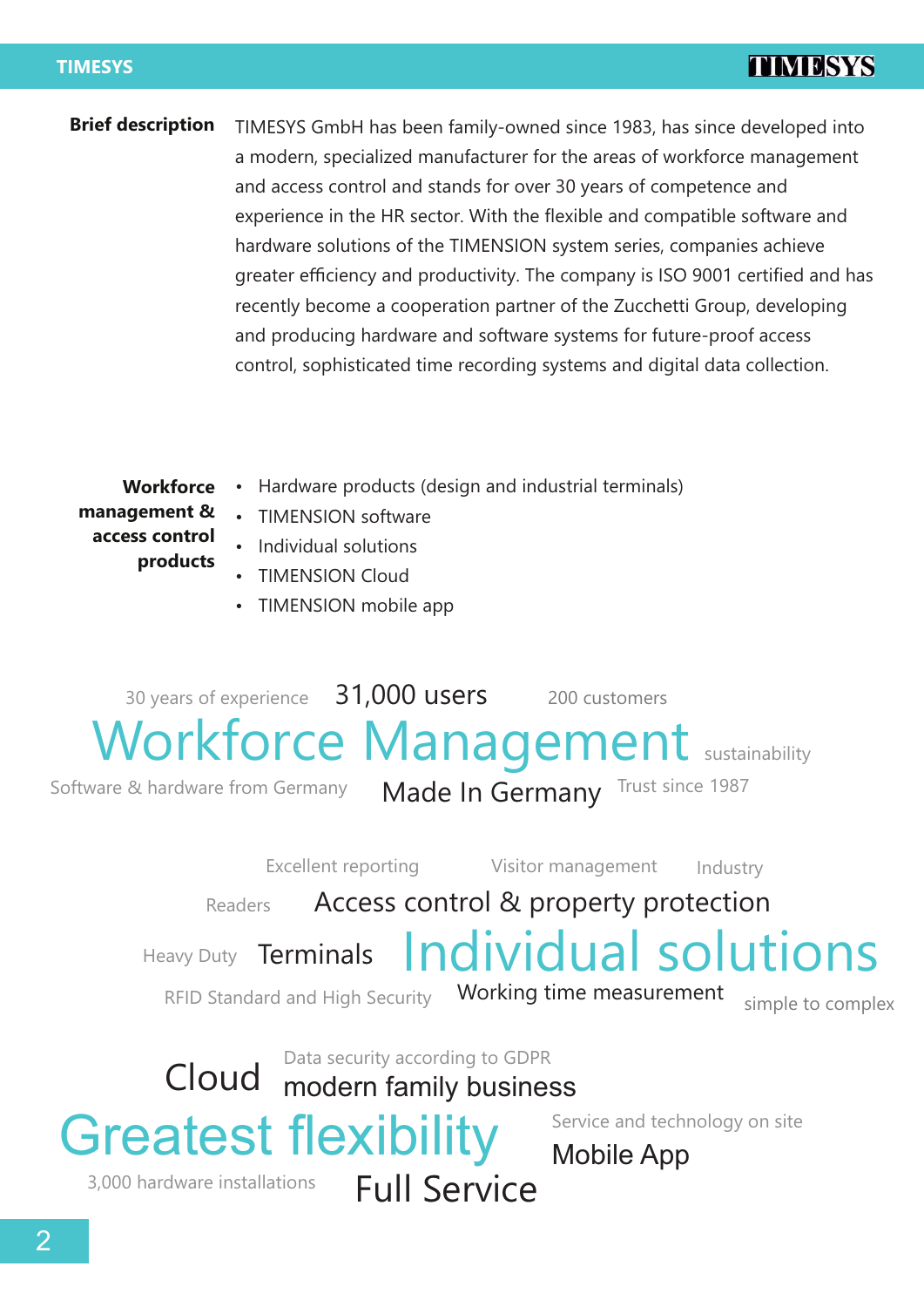#### **PRESS | NEWS**

# **TIMBSYS**

**allowance - what does it mean?**

**2020.03** Due to the current **Short-time work**  coronavirus epidemic, the regulations on short-time work benefits are being made easier. On March 8, 2020, the coalition committee decided to introduce a relaxation for a limited period until the end of 2020. This means that employers have the option of employing their employees less.

**sums up the duty to record time**

**2020.04** The time recording for employers **The new ruling** applies from now on - and not only with the legal implementation of the EU directives! This is shown by a new ruling by the Emden Labor Court, which awarded the employee the right to his payment claim. For employers, this is an urgent wake-up call.

**Middle class helps Middle class- be there for one another** 

**2020.05** In our current work environ**in times of crisis!** medium-sized company, we are ment, we show why we can always take something positive with us from the crisis! As a affected ourselves and know that our customers also strive for security and trust - that is why we have decided to maintain some services free of charge for regular customers during the crisis.

**She comes! - The electronic certificate of incapacity for work - and TIMESYS supports the practical implementation**

**2020.06**

The AU is entering the new age: In the future, incapacity data can be called up directly from the health insurance company. This was legally decided in autumn last year. As a consulting company, TIMESYS supports the Bundestag committee in the practical implementation of time recording.

**Apprenticeship at TIMESYS - even during the Corona crisis!**

**2020.08** We face the crisis and offer two young people future opportunities for the time after the crisis, with dual training! In the area of office management and IT specialist application development, our training continues at a distance of 1.5 m.

**2020.12** Professional time **Virtual time** recording is characte**recording:** rized by its flexibility simply book via and adaptability to **the PC in the** external circumstan**home office.** ces. In this way, the virtual time recording at TIMESYS is adapted to the circumstances of the home office within a very short time.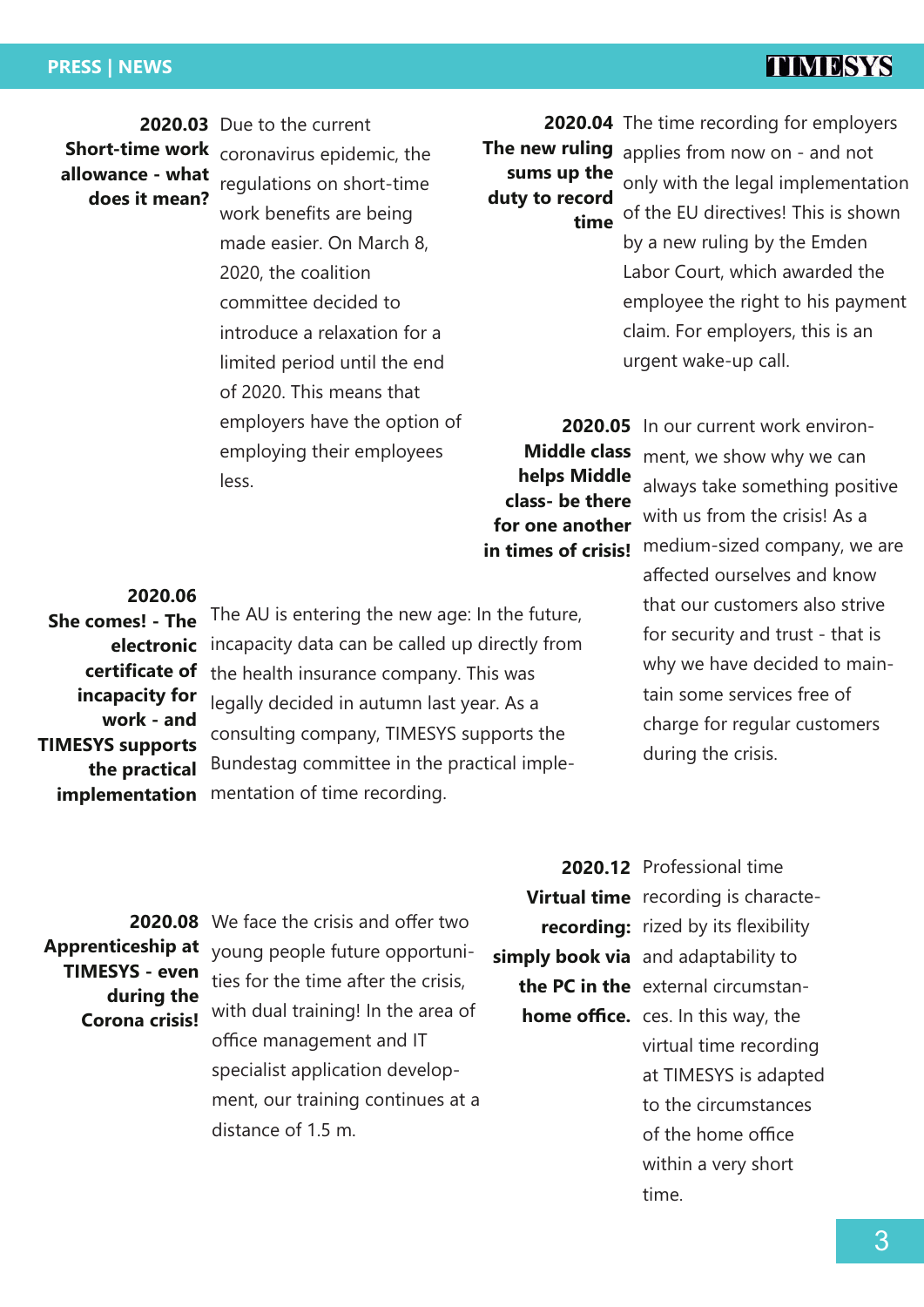#### **PRODUCT & SERVICE RANGE**

**Your more** With our tailor-made concepts, you will receive flexible, individual support and, reliable thanks to 100% compatibility with our systems, fully equipped. We analyze your **partner** customer-specific needs and create a perfect solution for you to organize your time recording, your personnel management and your access control for different locations, with country-specific requirements.

**Workforce**  Our design product line of the XFamily and SuperGLASS series impresses with its **management &** elegant and contemporary design. It has clear and simple operator guidance with **access control**  individually programmable interfaces. We offer you high storage capacities and **products** individual modules for identification at the terminal. In addition, with our industrial series and other accessories, you have optimal equipment for robust and demanding working conditions.

> TIMENSION is the flexible software that saves costs and creates new potential through numerous, customer-specific functions - either acting on your company's own server or as a cloud version, with which you have access to your time management regardless of time and location.

> > The time recording via TIMENSION Cloud is your tool for all requirements of modern time recording - anytime and anywhere: whether on the go or in the office, on the construction site or on site at the customer. Try out the TIMENSION Cloud extensively for a week with our free test access.